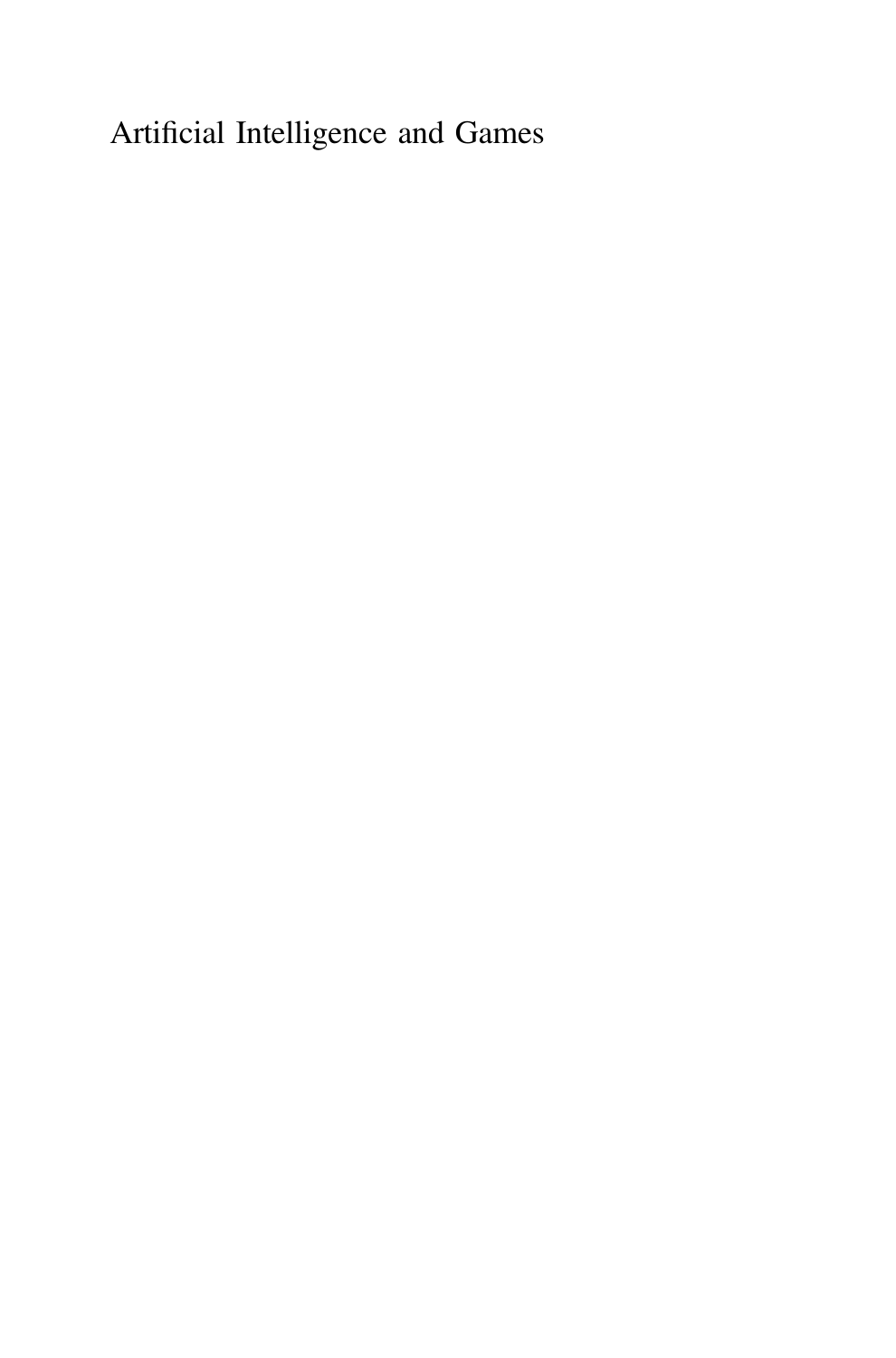Georgios N. Yannakakis Julian Togelius

# Artificial Intelligence and Games

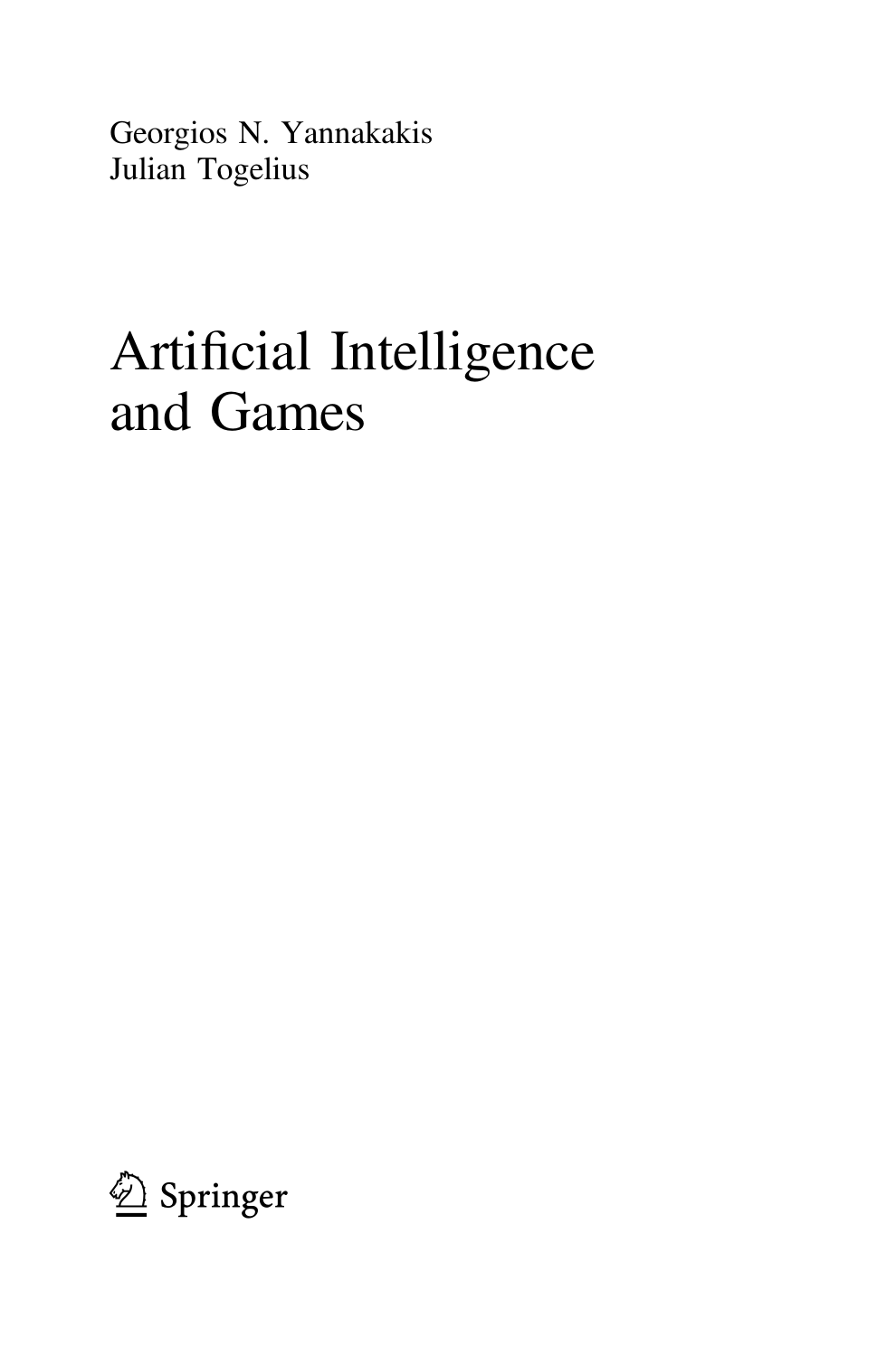Georgios N. Yannakakis Institute of Digital Games University of Malta Msida Malta

Julian Togelius Department of Computer Science and Engineering New York University Brooklyn, NY USA

ISBN 978-3-319-63518-7 ISBN 978-3-319-63519-4 (eBook) https://doi.org/10.1007/978-3-319-63519-4

Library of Congress Control Number: 2018932540

© Springer International Publishing AG, part of Springer Nature 2018

This work is subject to copyright. All rights are reserved by the Publisher, whether the whole or part of the material is concerned, specifically the rights of translation, reprinting, reuse of illustrations, recitation, broadcasting, reproduction on microfilms or in any other physical way, and transmission or information storage and retrieval, electronic adaptation, computer software, or by similar or dissimilar methodology now known or hereafter developed.

The use of general descriptive names, registered names, trademarks, service marks, etc. in this publication does not imply, even in the absence of a specific statement, that such names are exempt from the relevant protective laws and regulations and therefore free for general use.

The publisher, the authors and the editors are safe to assume that the advice and information in this book are believed to be true and accurate at the date of publication. Neither the publisher nor the authors or the editors give a warranty, express or implied, with respect to the material contained herein or for any errors or omissions that may have been made. The publisher remains neutral with regard to jurisdictional claims in published maps and institutional affiliations.

Cover image by Rebecca Portelli

Printed on acid-free paper

This Springer imprint is published by the registered company Springer International Publishing AG part of Springer Nature The registered company address is: Gewerbestrasse 11, 6330 Cham, Switzerland

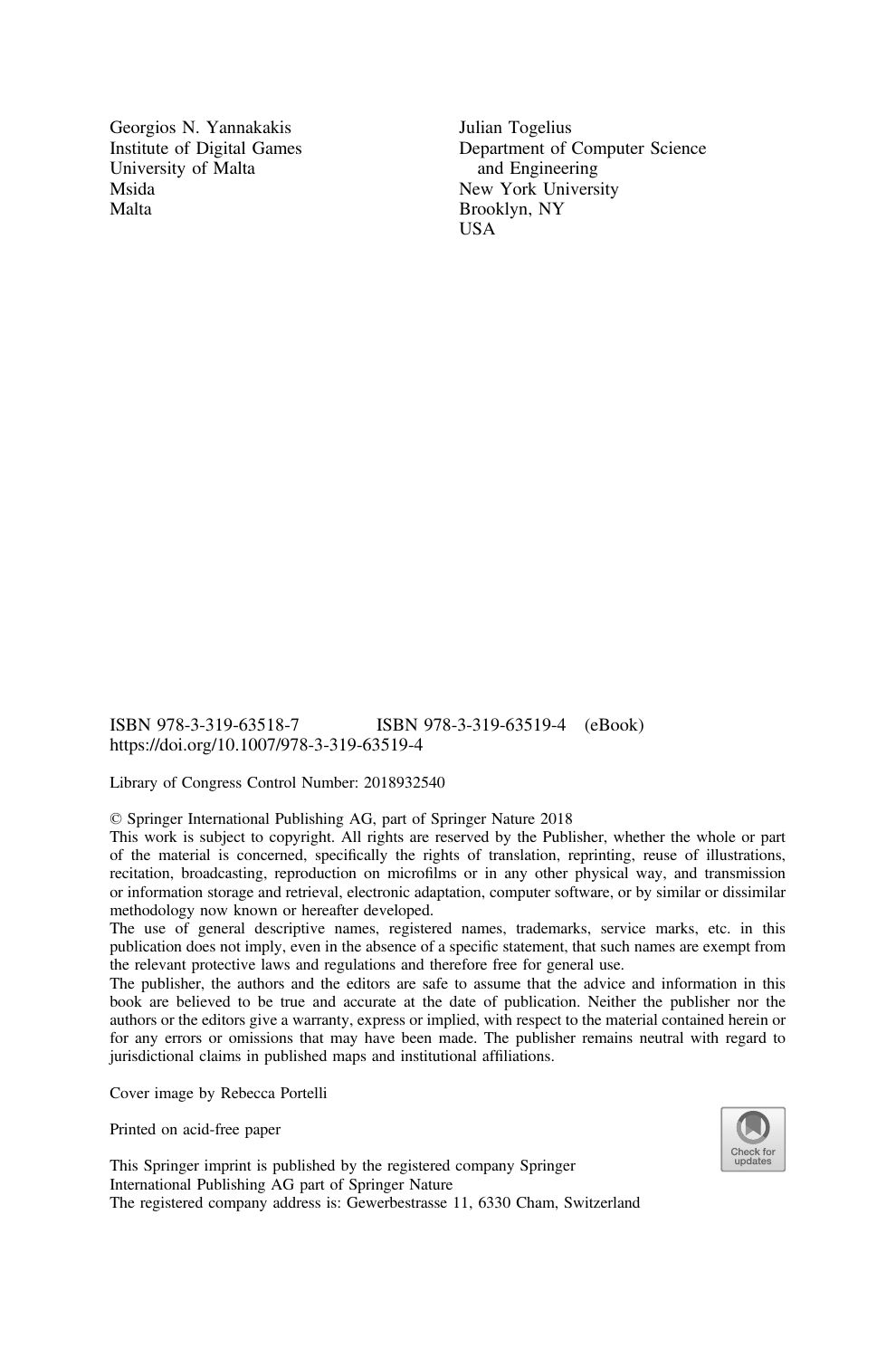*To our families*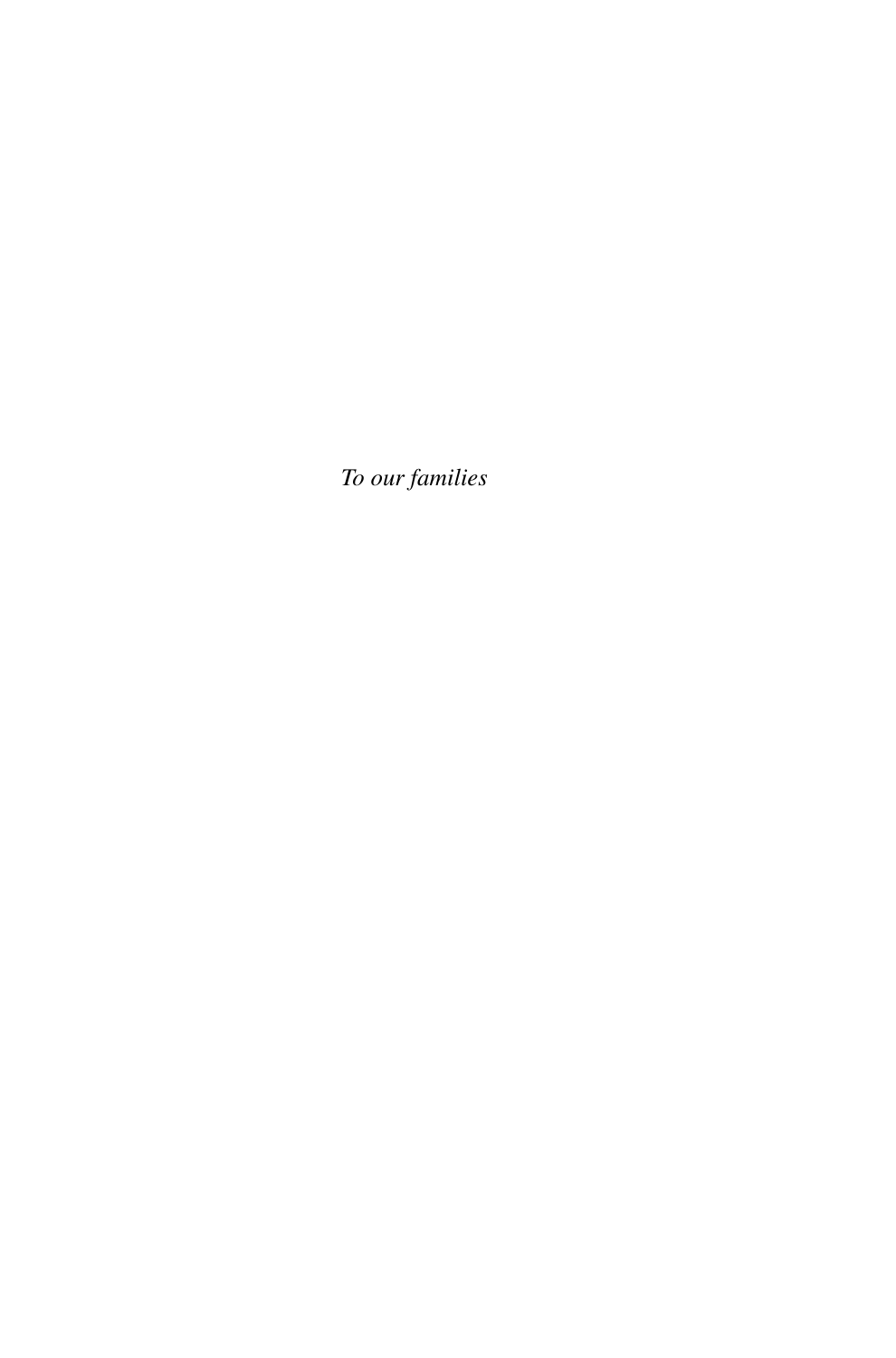#### Foreword

It is my great pleasure to write the foreword for this excellent and timely book. Games have long been seen as the perfect test-bed for artificial intelligence (AI) methods, and are also becoming an increasingly important application area. Game AI is a broad field, covering everything from the challenge of making super-human AI for difficult games such as Go or *StarCraft*, to creative applications such as the automated generation of novel games.

Game AI is as old as AI itself, but over the last decade the field has seen massive expansion and enrichment with the inclusion of video games, which now comprise more than 50% of all published work in the area and enable us to address a broader range of challenges that have great commercial, social, economic and scientific interest. A great surge in research output occurred in 2005, coinciding with both the first IEEE Symposium (Conference) on Computational Intelligence and Games (CIG)—which I co-chaired with Graham Kendall—and the first AAAI AIIDE Conference (Artificial Intelligence in Digital Entertainment). Since then this rich area of research has been more explored and better understood. The Game AI community pioneered much of the research which is now becoming (or about to become) more mainstream AI, such as Monte Carlo Tree Search, procedural content generation, playing games based on screen capture, and automated game design.

Over the last decade, progress in deep learning has had a profound and transformational effect on many difficult problems, including speech recognition, machine translation, natural language understanding and computer vision. As a result, computers can now achieve human-competitive performance in a wide range of perception and recognition tasks. Many of these systems are now available to the programmer via a range of so-called cognitive services. More recently, deep reinforcement learning has achieved ground-breaking success in a number of difficult challenges, including Go and the amazing feat of learning to play games directly from screen capture (playing from pixels). It is fascinating to contemplate what this could mean for games as we stumble towards human-level intelligence in an increasing number of areas. The impacts will be significant for the intelligence of in-game characters, the way in which we interact with them and for the way games are designed and tested.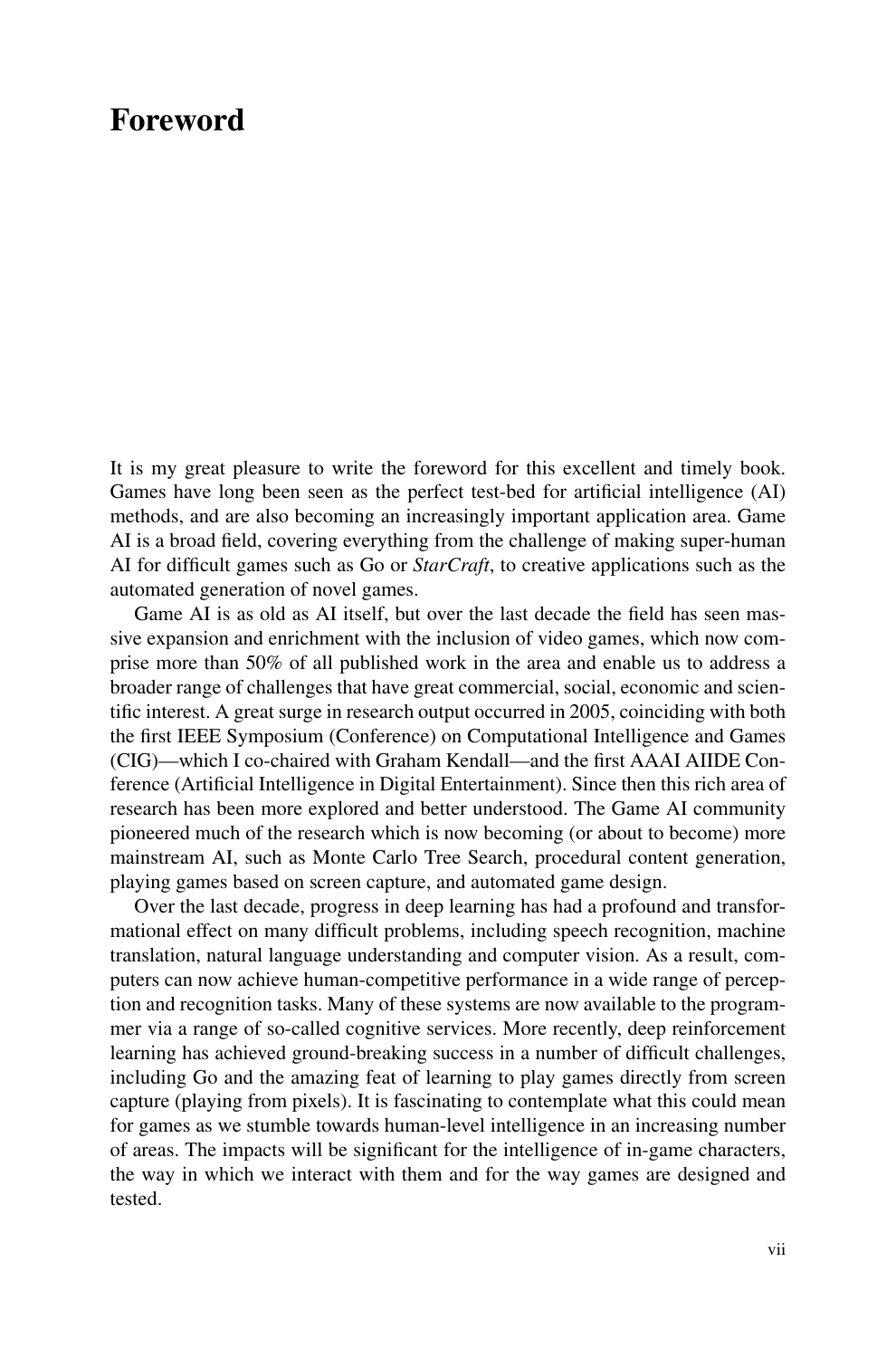This book makes an enormous contribution to this captivating, vibrant area of study: an area that is developing rapidly both in breadth and depth as AI is able to cope with a wider range of tasks (and to perform those tasks to increasing levels of excellence). The service to the community will be felt for many years to come: the book provides an easier and more comprehensive entry point for newcomers to the field than previously available, whilst also providing an indispensable reference for existing AI and Games researchers wishing to learn about topics outside their direct field of interest.

Georgios Yannakakis and Julian Togelius have been involved with the field ever since its widespread expansion to video games, and they both presented papers at the first 2005 CIG. Over the years they have made an enormous contribution to the field with a great number of highly cited papers presenting both novel research and comprehensive surveys. It is my opinion that these authors are best qualified to write this book, and they do not disappoint. The book will serve the community very well for many years to come.

London, August 2017 *Simon Lucas*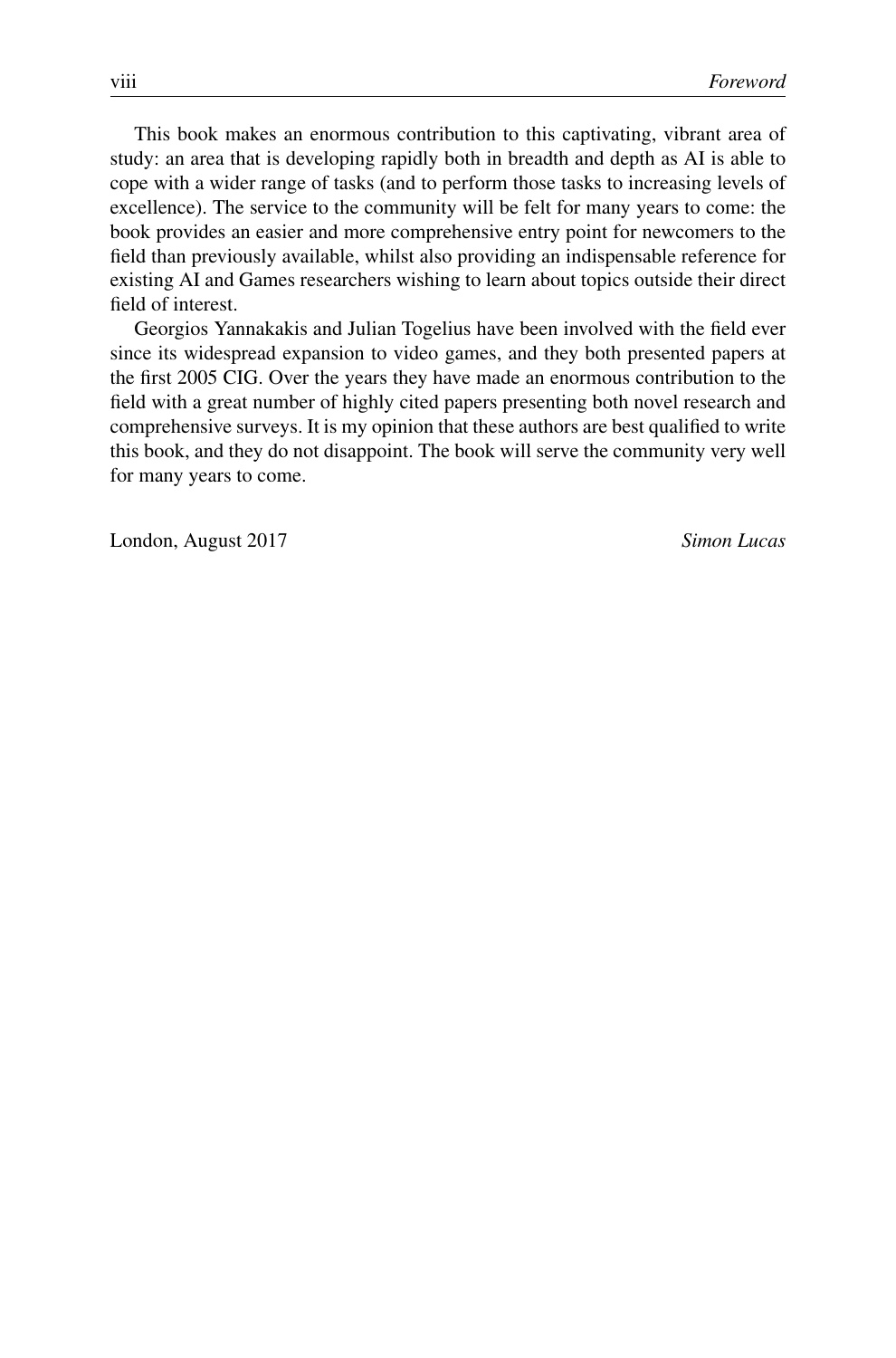#### Preface

*Of all the things that wisdom provides for the complete happiness of one's entire life, by far the greatest is friendship.*

Epicurus, *Principal Doctrines*, 27

*Human beings, viewed as behaving systems, are quite simple. The apparent complexity of our behavior over time is largely a reflection of the complexity of the environment in which we find ourselves.*

Herbert A. Simon

It would be an understatement to say that Artificial Intelligence (AI) is a popular topic at the moment, and it is unlikely to become any less important in the future. More researchers than ever work on AI in some form, and more non-researchers than ever are interested in the field. It would also be an understatement to say that games are a popular application area for AI research. While board games have been central to AI research since the inception of the field, video games have during the last decade increasingly become the domain of choice for testing and showcasing new algorithms. At the same time, video games themselves have become more diverse and sophisticated, and some of them incorporate advances in AI for controlling non-player characters, generating content or adapting to players. Game developers have increasingly realized the power of AI methods to analyze large volumes of player data and optimize game designs. And a small but growing community of researchers and designers experiment with ways of using AI to design and create complete games, automatically or in dialog with humans. It is indeed an exciting time to be working on AI and games!

This is a book about AI and games. As far as we know, it is the first *comprehensive* textbook covering the field. With comprehensive, we mean that it features all the major application areas of AI methods within games: game-playing, content generation and player modeling. We also mean that it discusses AI problems in many different types of games, including board games and video games of many genres. The book is also comprehensive in that it takes multiple perspectives of AI and games: how games can be used to test and develop AI, how AI can be used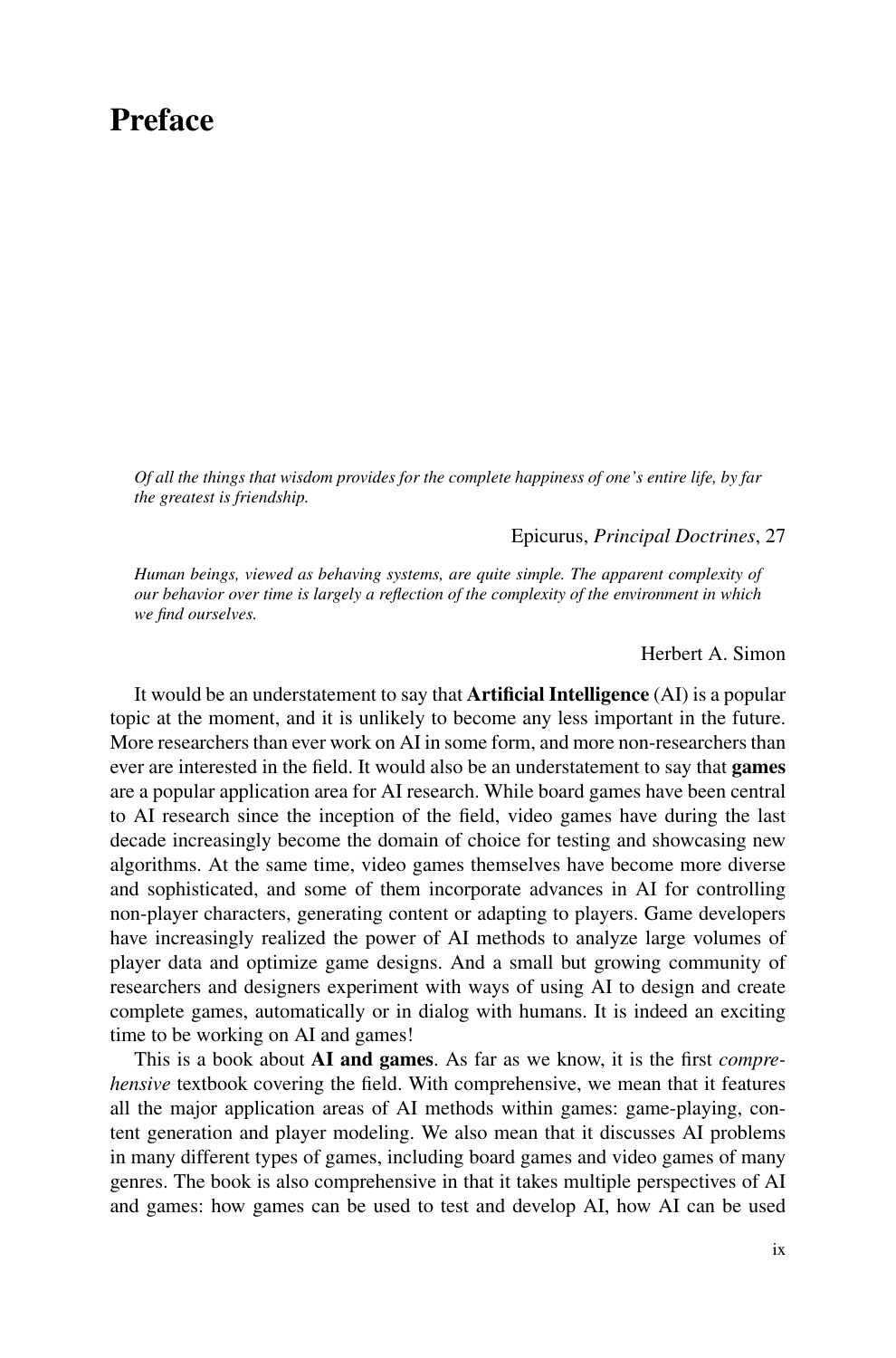to make games better and easier to develop, and to understand players and design. While this is an academic book which is primarily aimed at students and researchers, we will frequently address problems and methods relevant for game designers and developers.

We wrote this book based on our long experience doing research on AI for games, each on our own and together, and helping lead and shape the research community. We both independently started researching AI methods in games in 2004, and we have been working together since 2009. Together, we played a role in introducing research topics such as procedural content generation and player modeling to the academic research community, and created several of the most widely used gamebased AI benchmarks. This book is in a sense a natural outgrowth of the classes on AI and games we have taught at three universities, and the several survey papers of the field and of individual research topics within it that we have published over the years. But the book is also a response to the lack of a good introductory book for the research field. Early discussions on writing such a book date back at least a decade, but no-one actually wrote one, until now.

It could be useful to point out what this book is not. It is not a hands-on book with step-by-step instructions on how to build AI for your game. It does not feature discussions of any particular game engine or software framework, and it does not discuss software engineering aspects or many implementation aspects at all. It is not an introductory book, and it does not give a gentle introduction to basic AI or game design concepts. For all these roles, there are better books available.

Instead, this is a book for readers who already understand AI methods and concepts to the level of having taken an introductory AI course, and the introductory computer science or engineering courses that led up to that course. The book assumes that the reader is comfortable with reading a pseudocode description of an algorithm and implementing it. Chapter [2](#page--1-0) is a summary of AI methods used in the book, but is intended more as a reference and refresher than as an introduction. The book also assumes a basic familiarity with games, if not designing them then at least playing them.

The use case for this textbook that we had in mind when writing it is for a oneor a two-semester graduate-level or advanced undergraduate level class. This can take several different shapes to support different pedagogical practices. One way of teaching such a class would be a traditional class, with lectures covering the chapters of the book in order, a conventional pen-and-paper exam at the end, and a small handful of programming exercises. For your convenience, each of the main chapters of the book include suggestions for such exercises. Another way of organizing a class around this book, more in line with how we personally prefer to teach such courses, is to teach the course material during the first half of the semester and spend the second half on a group project.

The material offered by this book can be used in various ways and, thus, support a number of different classes. In our experience, a traditional two-semester class on game artificial intelligence would normally cover Chapter [2](#page--1-0) and Chapter [3](#page--1-0) in the first semester and then focus on alternative uses of AI in games (Chapters [4](#page--1-0) and [5\)](#page--1-0) in the second semester. When teaching the material in compressed (one-semester) fash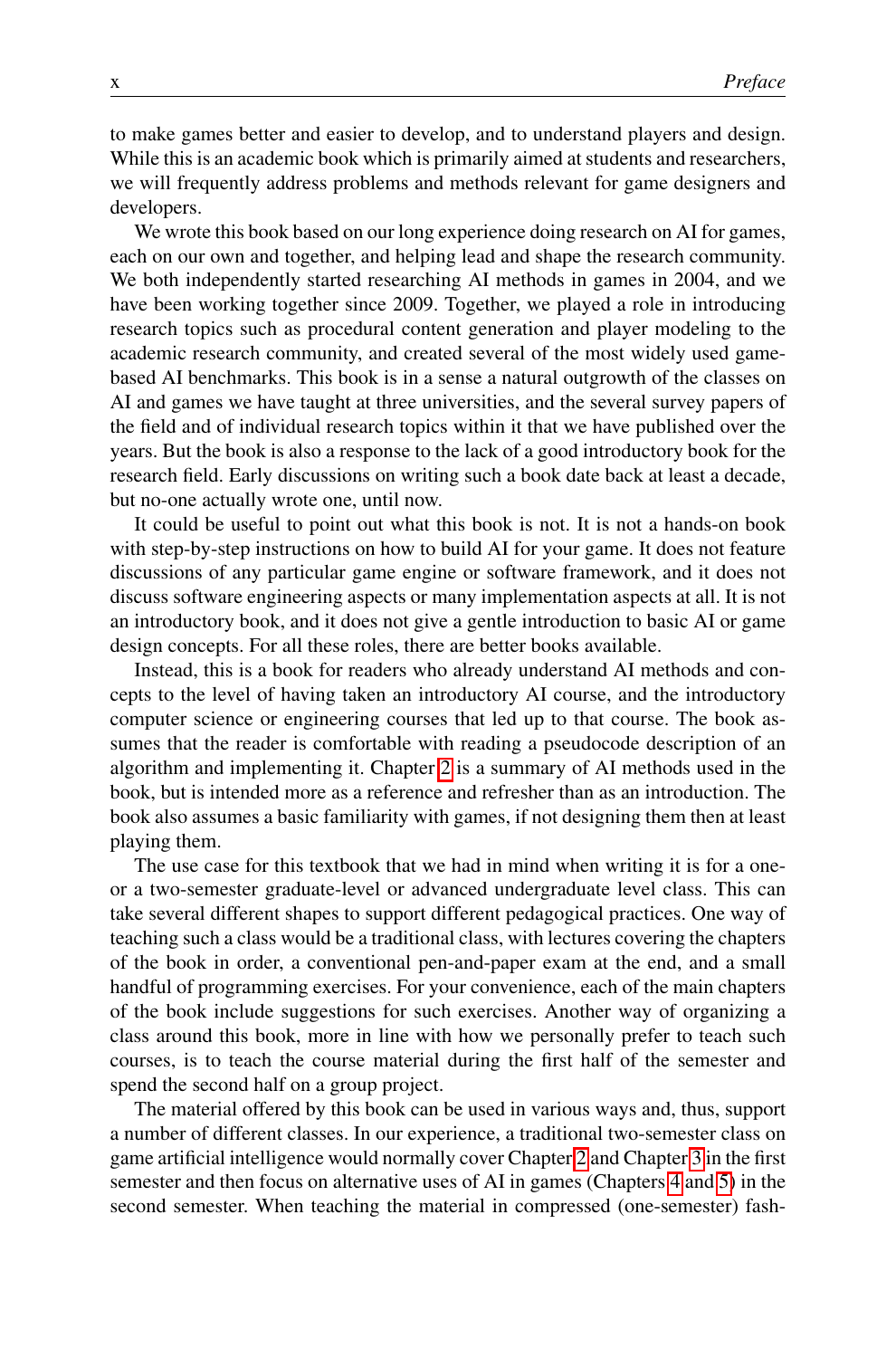ion instead, it is advisable to skip Chapter [2](#page--1-0) (using it as a reference when needed), and focus the majority of the lectures on Chapters [3, 4](#page--1-0) and [5.](#page--1-0) Chapters [6](#page--1-0) and [7](#page--1-0) can be used as material for inspiring advanced graduate-level projects in the area. Beyond the strict limits of game AI, Chapter [4](#page--1-0) (or sections of it) can complement classes with a focus on game design or computational creativity whereas Chapter [5](#page--1-0) can complement classes with a focus on affective computing, user experience, and data mining. It is of course also possible to use this book for an introductory undergraduate class for students who have not taken an AI class before, but in that case we advise the instructor to select a small subset of topics to focus on, and to complement the book with online tutorials on specific methods (e.g., best-first search, evolutionary computation) that introduce these topics in a more gentle fashion than this book does.

Chania, Crete, Greece *Georgios N. Yannakakis*

New York, NY, USA *Julian Togelius*

September 2017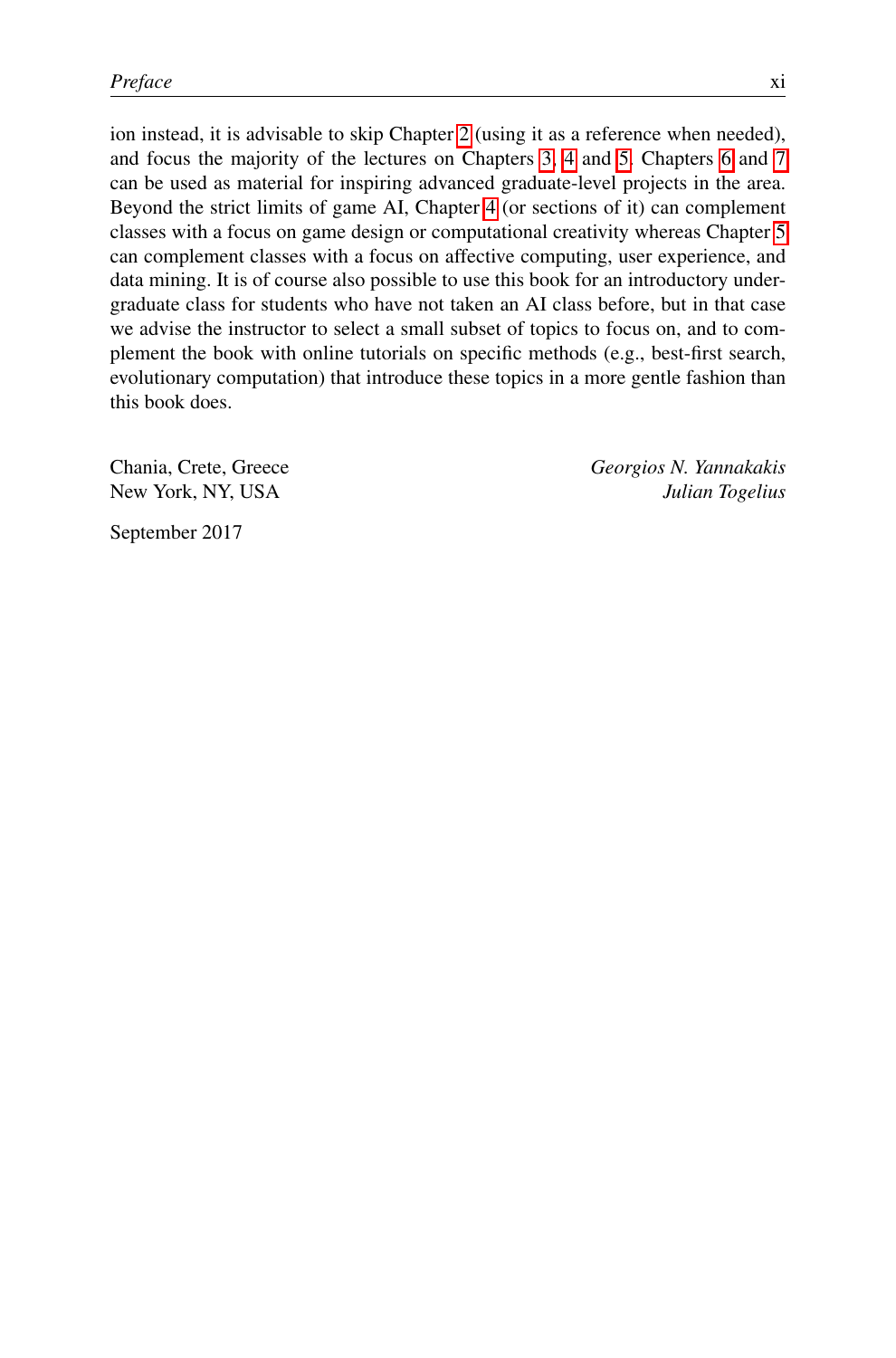#### Acknowledgments

Writing a book of this size would be impossible without the support and the contributions of a large number of people. First, we would like to thank Ronan Nugent, our editor at Springer, who guided us and helped us from the book proposal phase all the way to its final production.

We also would like to thank the following persons who read all (or parts of a draft of) the book and provided useful feedback: Amy Hoover, Amin Babadi, Sander Bakkes, Vadim Bulitko, Phil Carlisle, Georgios Chalkiadakis, Dave Churchill, Mike Cook, Renato Cunha, Kevin Dill, Nathaniel Du Preez-Wilkinson, Chris Elion, Andy Elmsley, David Fogel, Bernardo Galvão, Kazu-ma Hashimoto, Aaron Isaksen, Emil Johansen, Mark Jones, Niels Justesen, Graham Kendall, Jakub Kowalski, Antonios Liapis, Nir Lipovetzky, Jhovan Mauricio Lopez, Simon Lucas, Jacek ´ Mandziuk, Luciana Mariñelarena-Dondena, Chris Martens, Sean Mealin, Mark Nelson, Sven Neuhaus, Alexander Osherenko, Santiago Ontañón, Cale Plut, Mike Preuss, Hartmut Procha-ska, Christoffer Holmgård, Florian Richoux, Sebastian Risi, Christoph Salge, Andrea Schiel, Jacob Schrum, Magy Seif El-Nasr, Adam Smith, Gillian Smith, Dennis Soemers, Nathan Sturtevant, Gabriel Synnaeve, Nicolas Szilas, Varunyu Vorachart, James Wen, Marco Wiering, Mark Winands, Junkai Lu, Francesco Calimeri, Diego Pérez Liébana, Corine Jacobs, Junkai Lu, Hana Rudova, and Robert Zubek. Of these, we wish to especially thank Simon Lucas for writing the foreword of the book, Georgios Chalkiadakis for providing substantial input on parts of the book related to game theory, and Mark Nelson, Antonios Liapis, Mike Preuss and Adam Smith for reviewing large parts of the book and providing particularly detailed feedback. We also want to thank all those who granted us their permission to reproduce images and figures from their papers; they are all acknowledged in the figure captions of the book. Special thanks also go to Rebecca Portelli and Daniel Mercieca for the artwork featured on the cover page of the book.

Some chapters of this book build on papers or other book chapters that we have co-authored. In some cases the papers are co-authored by more than the two of us; for those papers our co-authors graciously gave us permission to reuse parts of the material and we wish to thank them for that. In particular,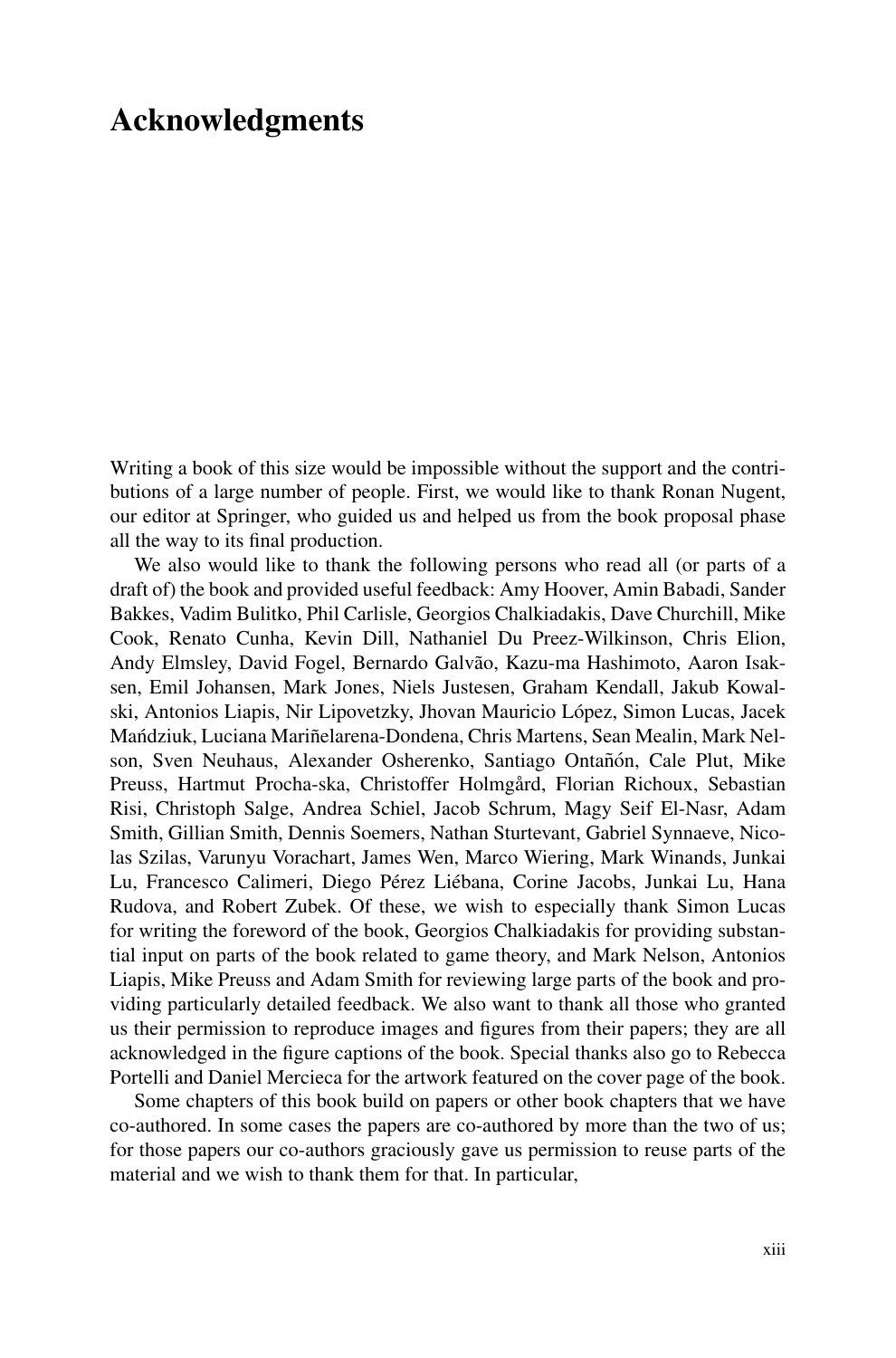- Chapter [1:](#page--1-0) [\[764,](#page--1-1) [700\]](#page--1-2).
- Chapter [4:](#page--1-0) Chapter 2 and Chapter 3 from [\[616\]](#page--1-0), and [\[381\]](#page--1-3).
- Chapter [5:](#page--1-0) [\[778,](#page--1-4) [176,](#page--1-5) [782,](#page--1-6) [781\]](#page--1-7).
- Chapter [6:](#page--1-0) [\[785\]](#page--1-8).
- Chapter [7:](#page--1-0) [\[718, 458\]](#page--1-6).

Writing this book has been a very long journey for both of us; a challenging and overwhelming journey at times. There are a number of people who have supported this effort that we would like to thank. Georgios wishes to thank the people at NYU Tandon School of Engineering for hosting him during the early days of book planning and the people at the Technical University of Crete for hosting him during the later stages of this project. Georgios would also like to thank the University of Malta for granting him a sabbatical leave, without which the book would not have been possible. Georgios and Julian also wish to thank each other for putting up with each other despite everything, and announce that they intend to buy each other drinks to celebrate when they meet next.

Last but not least, both of us wish to thank our families and all the people who showed us their support, care, encouragement and love at times when they were absolutely needed. You are too many to list here, but big thanks go to you all! Georgios would not have been able to write this book without the love and support of his family: Amyrsa and Myrto have been his core inspiration, Stavroula has been the main driving force behind the writing at all times; this book is dedicated to you!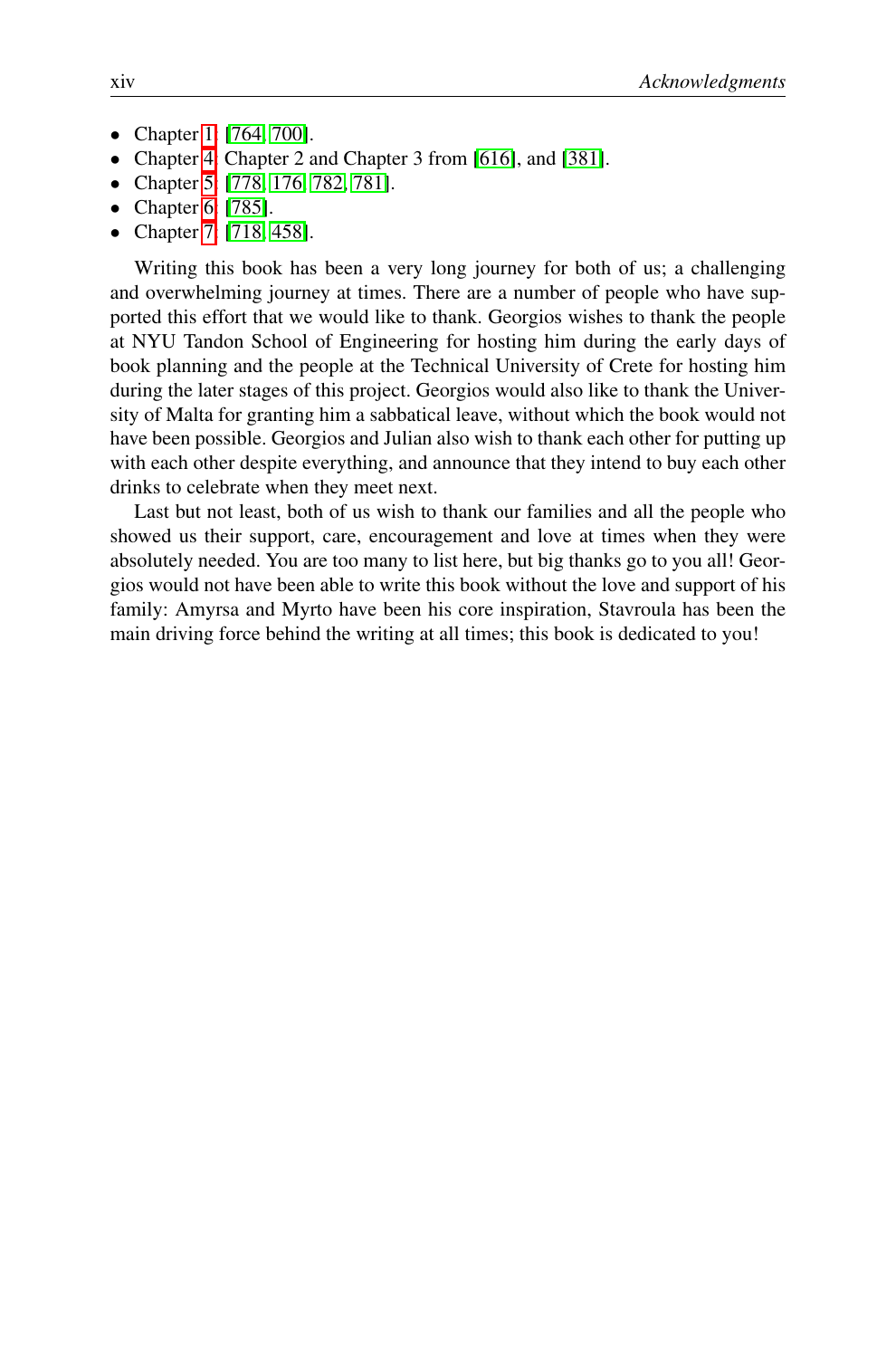## **Contents**

#### [Part I Background](#page--1-0)

| $\mathbf{1}$ |     |        |                                                                  | 3              |
|--------------|-----|--------|------------------------------------------------------------------|----------------|
|              | 1.1 |        |                                                                  | $\overline{4}$ |
|              |     | 1.1.1  | Why Did We Write This Book?                                      | 5              |
|              |     | 1.1.2  | Who Should Read This Book?                                       | 6              |
|              |     | 1.1.3  |                                                                  | $\overline{7}$ |
|              | 1.2 |        | A Brief History of Artificial Intelligence and Games             | 8              |
|              |     | 1.2.1  |                                                                  | 10             |
|              |     | 1.2.2. |                                                                  | 11             |
|              |     | 1.2.3  |                                                                  | 13             |
|              | 1.3 |        |                                                                  | 15             |
|              |     | 1.3.1  | Games Are Hard and Interesting Problems                          | 15             |
|              |     | 1.3.2  | Rich Human-Computer Interaction                                  | 17             |
|              |     | 1.3.3  |                                                                  | 18             |
|              |     | 1.3.4  | There Are Challenges for All AI Areas                            | 20             |
|              |     | 1.3.5  | Games Best Realize Long-Term Goals of AI                         | 21             |
|              | 1.4 |        |                                                                  | 23             |
|              |     | 1.4.1  | AI Plays and Improves Your Game                                  | 23             |
|              |     | 1.4.2  |                                                                  | 24             |
|              |     | 1.4.3  | Player Experience and Behavioral Data Analytics                  | 25             |
|              | 1.5 |        |                                                                  | 25             |
|              |     | 1.5.1  | What We (Don't) Cover in This Book                               | 26             |
|              | 1.6 |        |                                                                  | 28             |
| $\mathbf{2}$ |     |        |                                                                  | 29             |
|              | 2.1 |        |                                                                  | 30             |
|              |     | 2.1.1  |                                                                  | 30             |
|              |     | 2.1.2  |                                                                  | 31             |
|              |     | 2.1.3  | Learning = Maximize Utility (Representation) $\dots \dots \dots$ | 32             |
|              | 2.2 |        |                                                                  | 32             |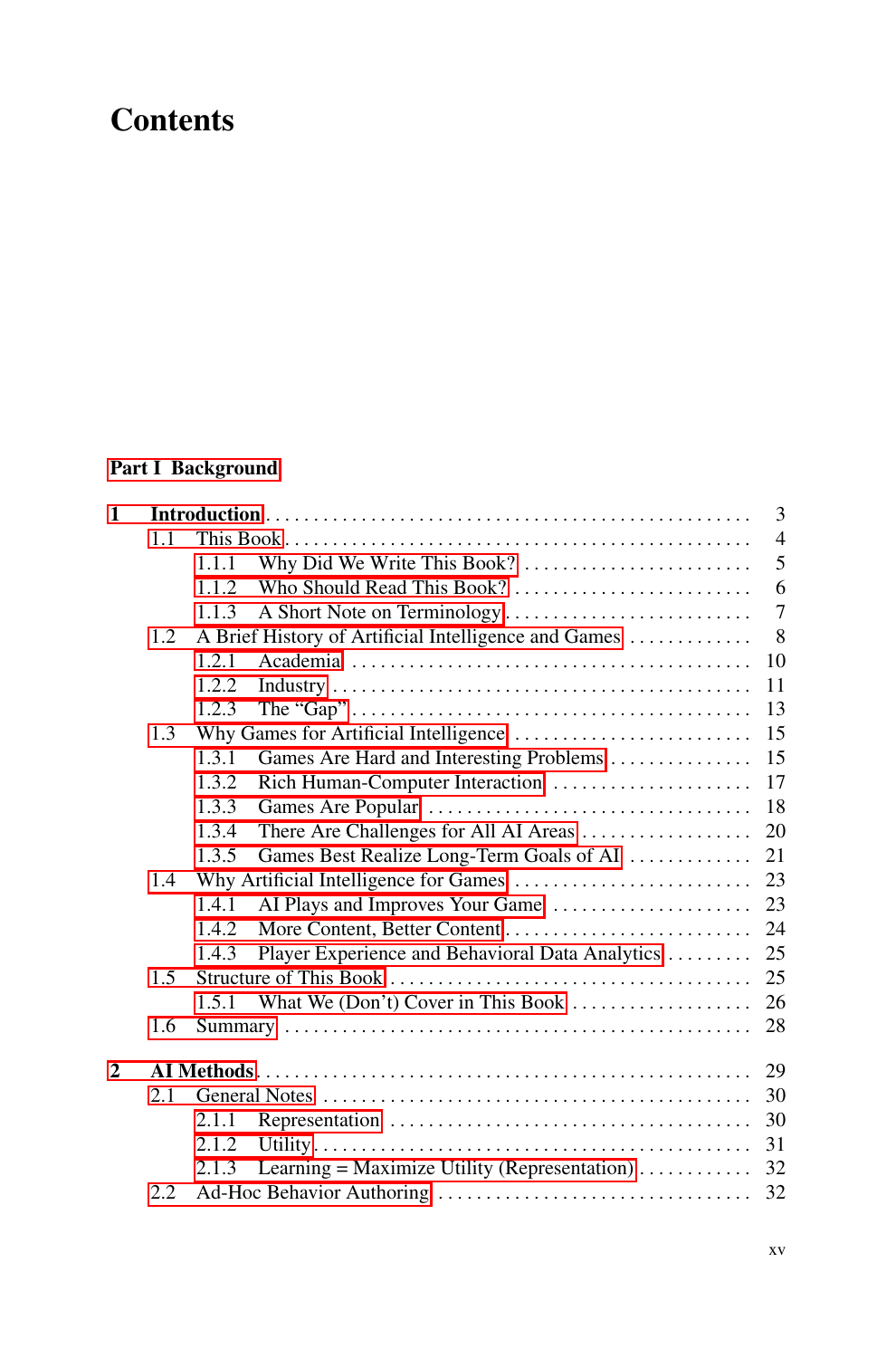|     | 2.2.1 |                                             | 33 |
|-----|-------|---------------------------------------------|----|
|     | 2.2.2 |                                             | 34 |
|     | 2.2.3 |                                             | 37 |
|     | 2.2.4 |                                             | 39 |
| 2.3 |       |                                             | 39 |
|     | 2.3.1 |                                             | 40 |
|     | 2.3.2 |                                             | 41 |
|     | 2.3.3 |                                             | 42 |
|     | 2.3.4 |                                             | 45 |
|     | 2.3.5 |                                             | 49 |
| 2.4 |       |                                             | 49 |
|     | 2.4.1 |                                             | 50 |
|     | 2.4.2 | Evolutionary Algorithms                     | 52 |
|     | 2.4.3 |                                             | 57 |
| 2.5 |       |                                             | 57 |
|     | 2.5.1 | Artificial Neural Networks                  | 59 |
|     | 2.5.2 | Support Vector Machines                     | 66 |
|     | 2.5.3 |                                             | 68 |
|     | 2.5.4 |                                             | 71 |
| 2.6 |       |                                             | 71 |
|     | 2.6.1 | Core Concepts and a High-Level Taxonomy     | 73 |
|     | 2.6.2 |                                             | 74 |
|     | 2.6.3 |                                             | 76 |
| 2.7 |       |                                             | 77 |
|     | 2.7.1 |                                             | 77 |
|     | 2.7.2 | Frequent Pattern Mining                     | 80 |
|     | 2.7.3 |                                             | 82 |
| 2.8 |       |                                             | 82 |
|     | 2.8.1 |                                             | 83 |
|     | 2.8.2 | TD Learning with ANN Function Approximators | 84 |
|     | 2.8.3 |                                             | 87 |
| 2.9 |       |                                             | 88 |

#### [Part II Ways of Using AI in Games](#page--1-0)

| 3 |       |  |
|---|-------|--|
|   |       |  |
|   |       |  |
|   |       |  |
|   |       |  |
|   |       |  |
|   |       |  |
|   |       |  |
|   | 3.2.1 |  |
|   |       |  |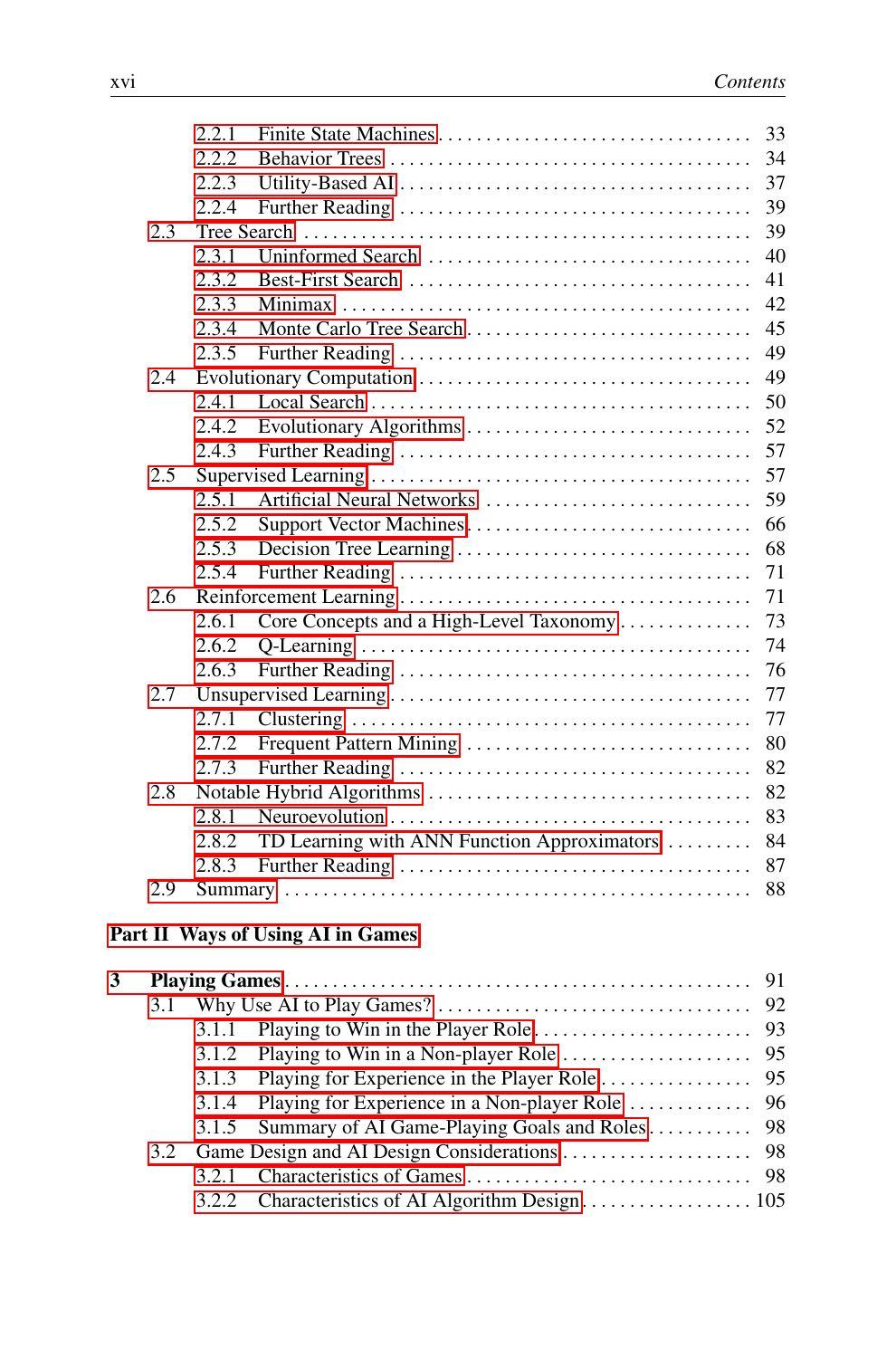|   | 3.3 |       |  |
|---|-----|-------|--|
|   |     | 3.3.1 |  |
|   |     | 3.3.2 |  |
|   |     | 3.3.3 |  |
|   |     | 3.3.4 |  |
|   | 3.4 |       |  |
|   |     | 3.4.1 |  |
|   |     | 3.4.2 |  |
|   |     | 3.4.3 |  |
|   |     | 3.4.4 |  |
|   |     | 3.4.5 |  |
|   |     | 3.4.6 |  |
|   |     | 3.4.7 |  |
|   |     | 3.4.8 |  |
|   |     | 3.4.9 |  |
|   | 3.5 |       |  |
|   | 3.6 |       |  |
|   |     | 3.6.1 |  |
|   | 3.7 |       |  |
| 4 |     |       |  |
|   | 4.1 |       |  |
|   | 4.2 |       |  |
|   |     | 4.2.1 |  |
|   |     | 4.2.2 |  |
|   |     | 4.2.3 |  |
|   | 4.3 |       |  |
|   |     | 4.3.1 |  |
|   |     | 4.3.2 |  |
|   |     | 4.3.3 |  |
|   |     | 4.3.4 |  |
|   |     | 4.3.5 |  |
|   |     | 4.3.6 |  |
|   | 4.4 |       |  |
|   |     | 4.4.1 |  |
|   |     | 4.4.2 |  |
|   |     | 4.4.3 |  |
|   |     | 4.4.4 |  |
|   | 4.5 |       |  |
|   |     | 4.5.1 |  |
|   |     | 4.5.2 |  |
|   |     | 4.5.3 |  |
|   |     | 4.5.4 |  |
|   |     | 4.5.5 |  |
|   |     | 4.5.6 |  |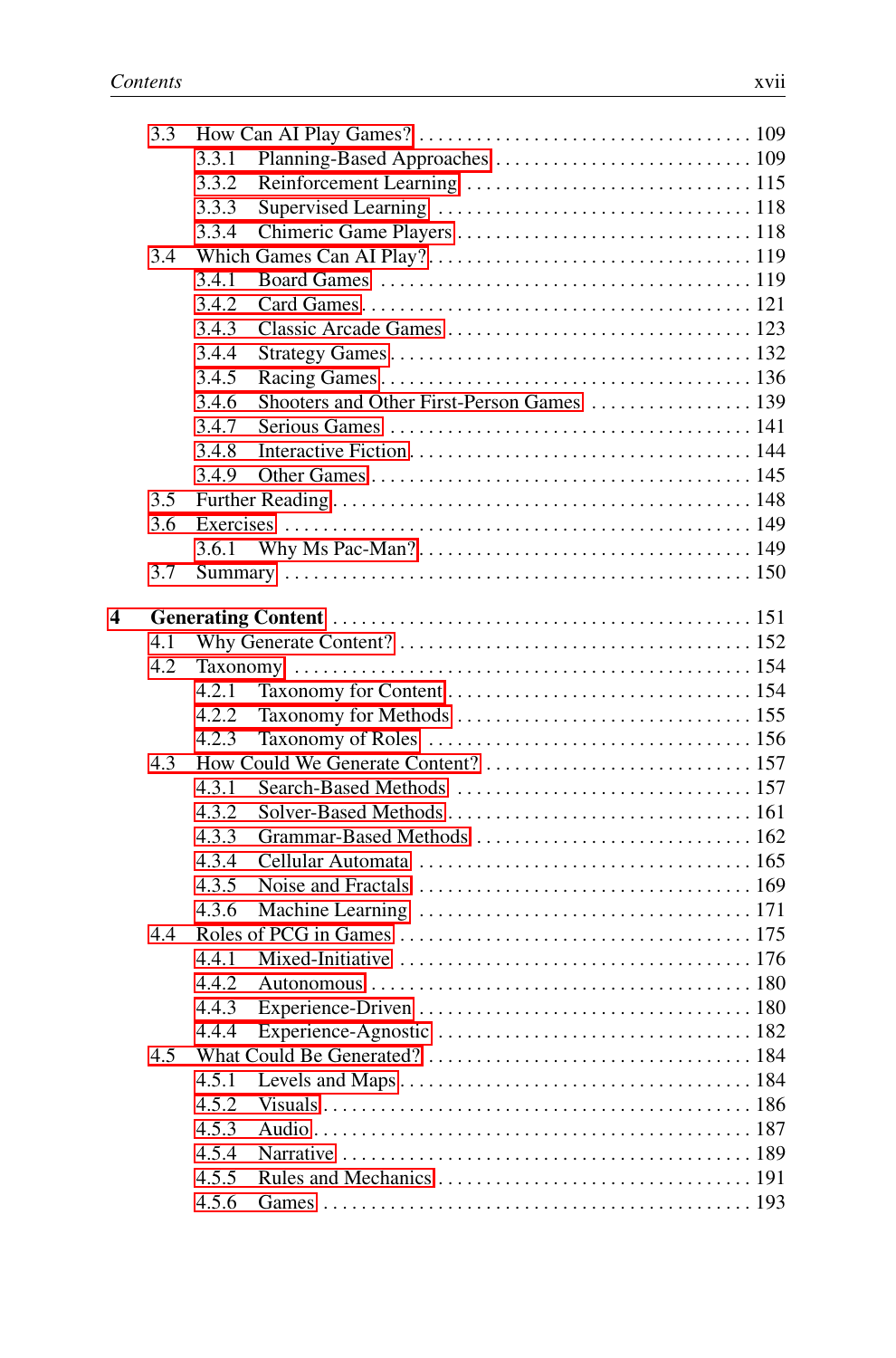|   | 4.6 |       |                                        |  |
|---|-----|-------|----------------------------------------|--|
|   |     | 4.6.1 |                                        |  |
|   |     | 4.6.2 |                                        |  |
|   |     | 4.6.3 |                                        |  |
|   | 4.7 |       |                                        |  |
|   | 4.8 |       |                                        |  |
|   |     | 4.8.1 |                                        |  |
|   |     | 4.8.2 |                                        |  |
|   | 4.9 |       |                                        |  |
| 5 |     |       |                                        |  |
|   | 5.1 |       |                                        |  |
|   | 5.2 |       |                                        |  |
|   | 5.3 |       |                                        |  |
|   |     | 5.3.1 | Model-Based (Top-Down) Approaches  208 |  |
|   |     | 5.3.2 | Model-Free (Bottom-Up) Approaches  212 |  |
|   |     | 5.3.3 |                                        |  |
|   | 5.4 |       |                                        |  |
|   |     | 5.4.1 |                                        |  |
|   |     | 5.4.2 |                                        |  |
|   |     | 5.4.3 |                                        |  |
|   |     | 5.4.4 |                                        |  |
|   |     | 5.4.5 |                                        |  |
|   | 5.5 |       |                                        |  |
|   |     | 5.5.1 |                                        |  |
|   |     | 5.5.2 |                                        |  |
|   |     | 5.5.3 |                                        |  |
|   | 5.6 |       |                                        |  |
|   |     | 5.6.1 |                                        |  |
|   |     | 5.6.2 |                                        |  |
|   |     | 5.6.3 |                                        |  |
|   | 5.7 |       |                                        |  |
|   |     | 5.7.1 |                                        |  |
|   |     | 5.7.2 |                                        |  |
|   | 5.8 |       |                                        |  |
|   | 5.9 |       |                                        |  |
|   |     | 5.9.1 |                                        |  |
|   |     | 5.9.2 |                                        |  |
|   |     |       |                                        |  |
|   |     |       |                                        |  |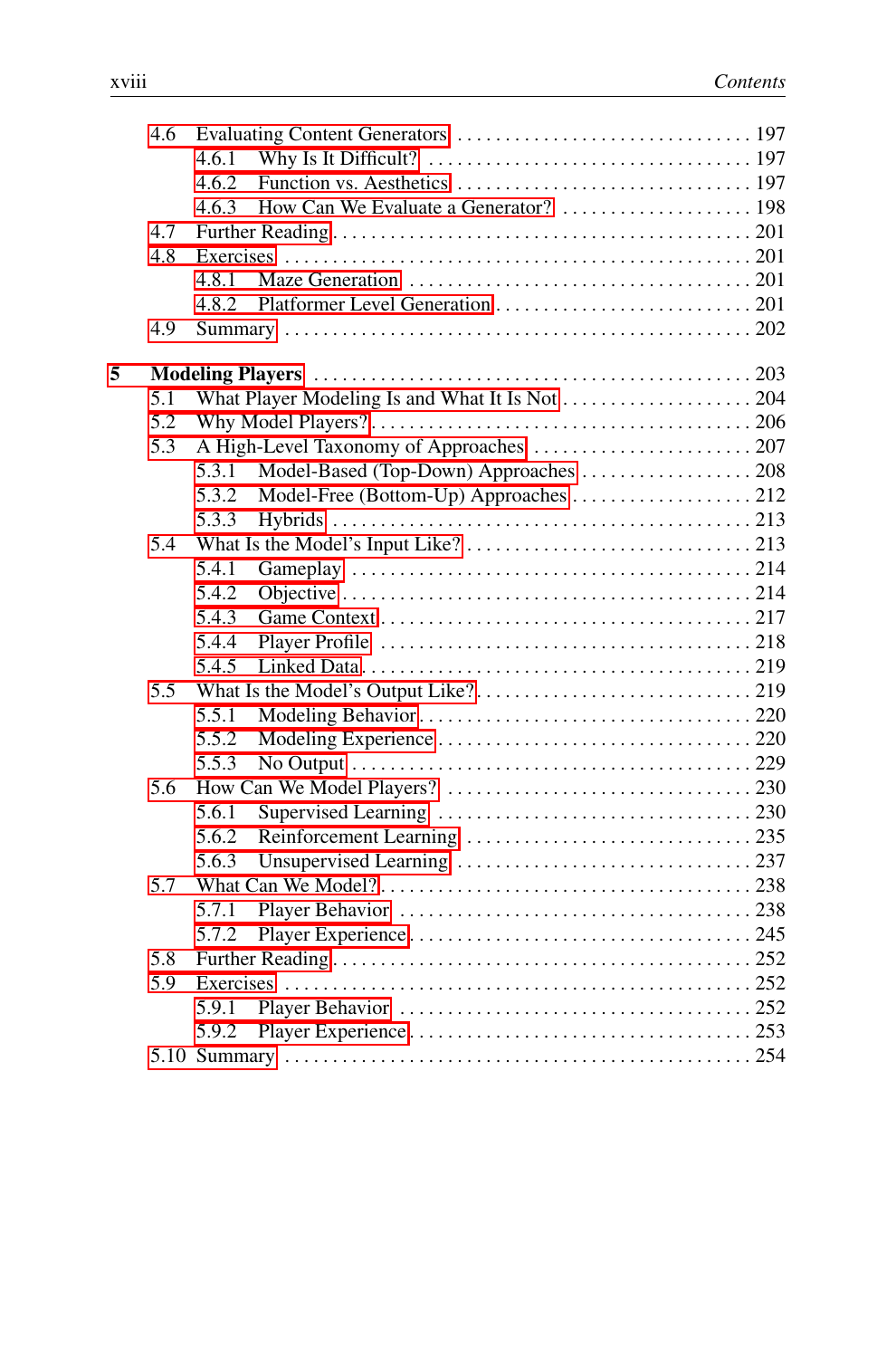#### [Part III The Road Ahead](#page--1-0)

| 6 |     |       |                                                |
|---|-----|-------|------------------------------------------------|
|   | 6.1 |       |                                                |
|   |     | 6.1.1 |                                                |
|   |     | 6.1.2 |                                                |
|   |     | 6.1.3 |                                                |
|   | 6.2 |       |                                                |
|   |     | 6.2.1 |                                                |
|   |     | 6.2.2 |                                                |
|   |     | 6.2.3 |                                                |
|   | 6.3 |       |                                                |
|   | 6.4 |       |                                                |
| 7 |     |       |                                                |
|   | 7.1 |       |                                                |
|   |     | 7.1.1 |                                                |
|   |     | 712   | General Game Generation and Orchestration  282 |
|   |     | 7.1.3 |                                                |
|   | 7.2 |       |                                                |
|   | 7.3 |       |                                                |
|   | 7.4 |       |                                                |
|   |     |       |                                                |
|   |     |       |                                                |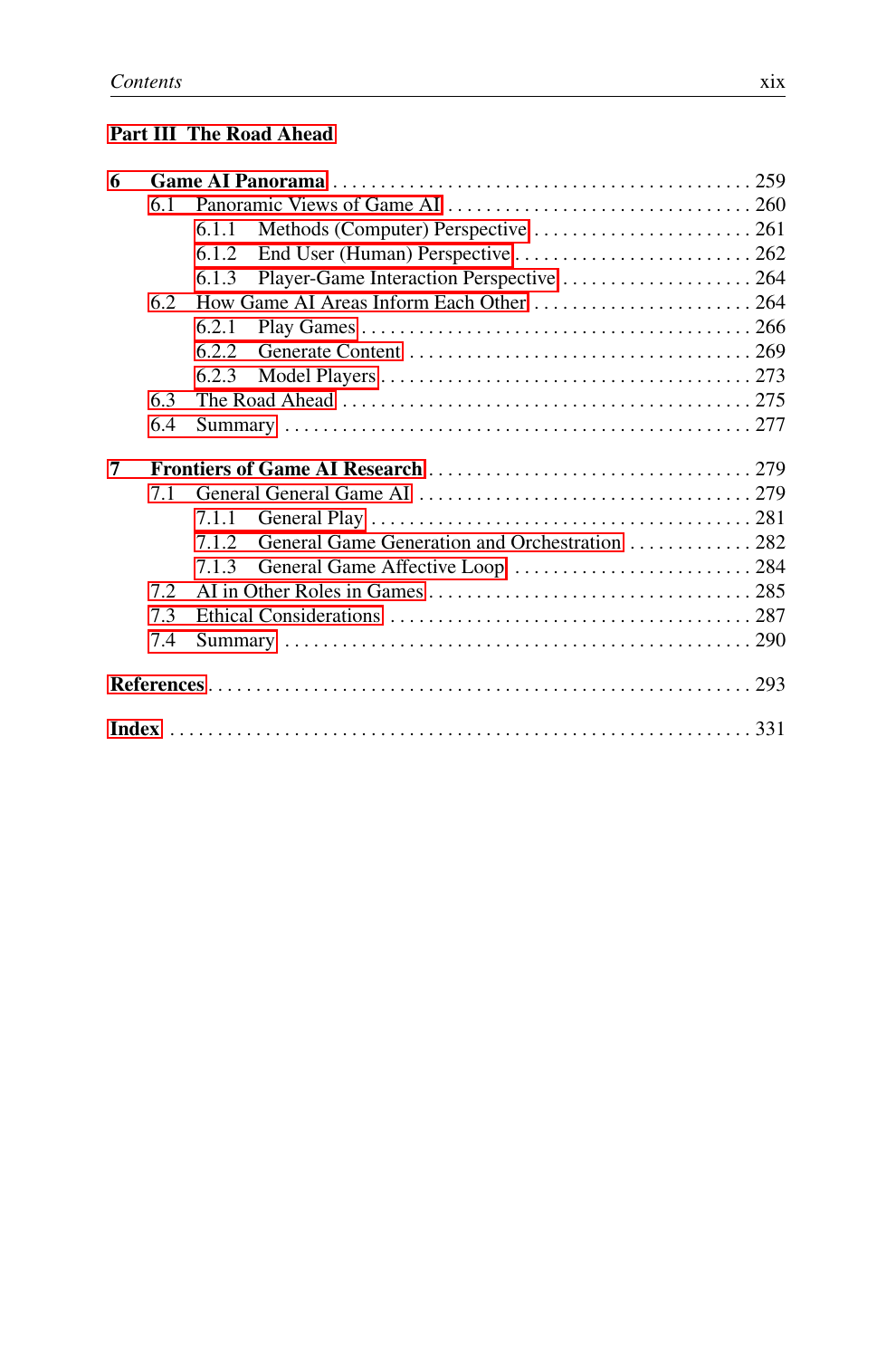## Acronyms

| A3C          | Asynchronous Advantage Actor-Critic                           |
|--------------|---------------------------------------------------------------|
| <b>ABL</b>   | A Behavior Language                                           |
| <b>AFC</b>   | Alternative Forced Choice                                     |
| AI           | Artificial Intelligence                                       |
| <b>AIIDE</b> | Artificial Intelligence and Interactive Digital Entertainment |
| <b>ALE</b>   | <b>Arcade Learning Environment</b>                            |
| <b>ANN</b>   | <b>Artificial Neural Network</b>                              |
| ASP          | <b>Answer Set Programming</b>                                 |
| <b>BDI</b>   | Belief-Desire-Intention                                       |
| <b>BT</b>    | <b>Behavior</b> Tree                                          |
| <b>BWAPI</b> | Brood War API                                                 |
| <b>CA</b>    | Cellular Automata                                             |
| CI           | Computational Intelligence                                    |
| <b>CIG</b>   | Computational Intelligence and Games                          |
| <b>CFR</b>   | Counterfactual Regret Minimization                            |
| CMA-ES       | Covariance Matrix Adaptation Evolution Strategy               |
| <b>CNN</b>   | <b>Convolutional Neural Network</b>                           |
| <b>CPPN</b>  | <b>Compositional Pattern Producing Network</b>                |
| <b>DQN</b>   | Deep Q Network                                                |
| EA           | <b>Evolutionary Algorithm</b>                                 |
| <b>ECG</b>   | Electrocardiography                                           |
| <b>EDPCG</b> | Experience-Driven Procedural Content Generation               |
| <b>EEG</b>   | Electroencephalography                                        |
| EMG          | Electromyography                                              |
| <b>FPS</b>   | <b>First-Person Shooter</b>                                   |
| <b>FSM</b>   | <b>Finite State Machine</b>                                   |
| <b>FSMC</b>  | Functional Scaffolding for Musical Composition                |
| <b>GA</b>    | Genetic Algorithm                                             |
| GDC          | <b>Game Developers Conference</b>                             |
| GGP          | General Game Playing                                          |
| <b>GSP</b>   | <b>Generalized Sequential Patterns</b>                        |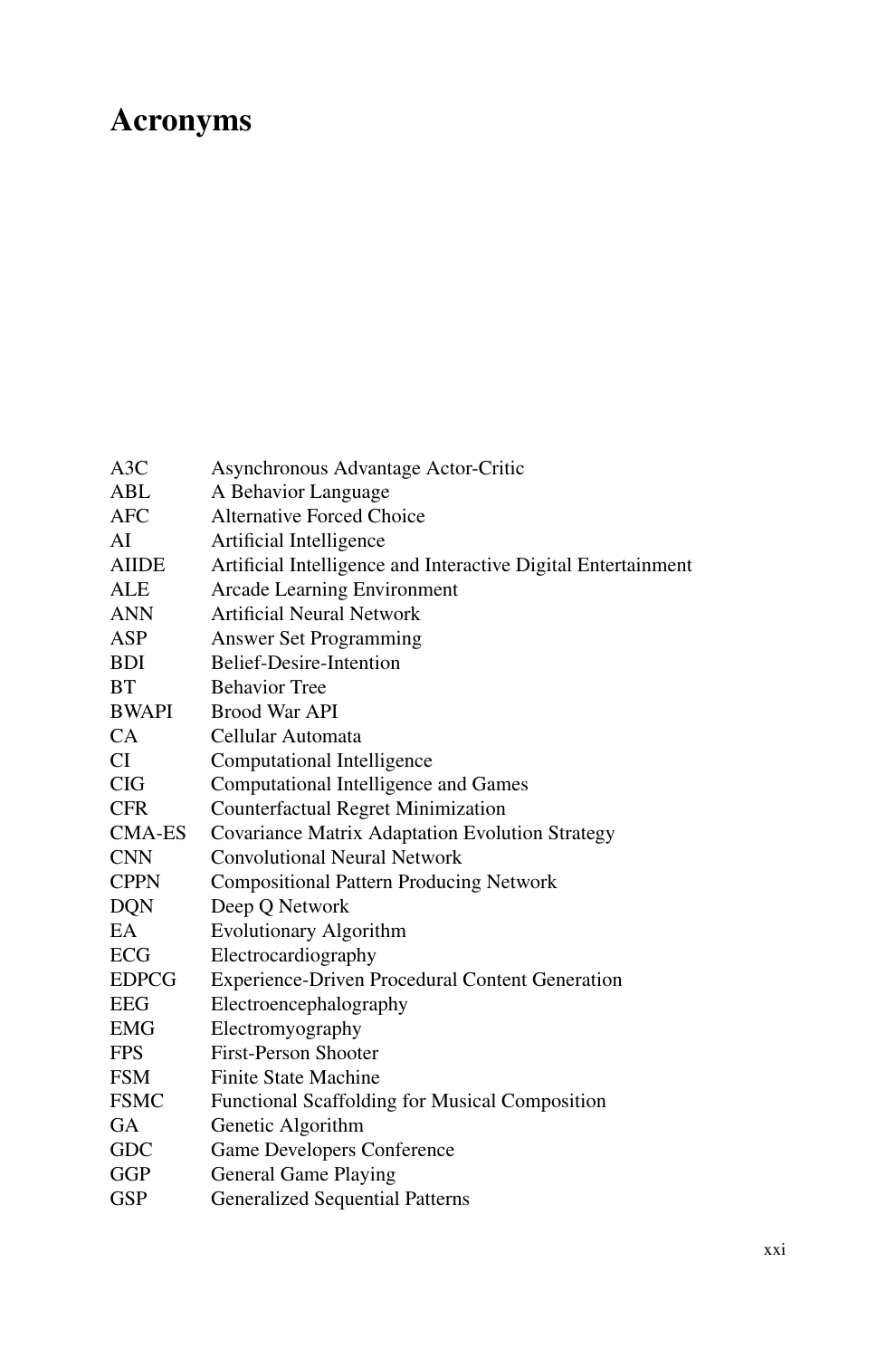| <b>GSR</b>    | Galvanic Skin Response                                     |
|---------------|------------------------------------------------------------|
| <b>GVGAI</b>  | General Video Game Artificial Intelligence                 |
| HCI           | Human-Computer Interaction                                 |
| ID3           | Iterative Dichotomiser 3                                   |
| <b>JPS</b>    | Jump Point Search                                          |
| <b>LSTM</b>   | Long Short-Term Memory                                     |
| <b>MCTS</b>   | Monte Carlo Tree Search                                    |
| <b>MDP</b>    | <b>Markov Decision Process</b>                             |
| <b>MLP</b>    | Multi-Layer Perceptron                                     |
| <b>MOBA</b>   | Multiplayer Online Battle Arenas                           |
| <b>NEAT</b>   | NeuroEvolution of Augmenting Topologies                    |
| <b>NES</b>    | <b>Natural Evolution Strategy</b>                          |
| <b>NLP</b>    | <b>Natural Language Processing</b>                         |
| <b>NPC</b>    | Non-Player Character                                       |
| PC            | Player Character                                           |
| <b>PCG</b>    | <b>Procedural Content Generation</b>                       |
| <b>PENS</b>   | Player Experience of Need Satisfaction                     |
| <b>PLT</b>    | Preference Learning Toolbox                                |
| <b>RBF</b>    | <b>Radial Basis Function</b>                               |
| ReLU          | <b>Rectified Linear Unit</b>                               |
| <b>RPG</b>    | Role-Playing Game                                          |
| <b>RTS</b>    | <b>Real-Time Strategy</b>                                  |
| RL            | Reinforcement learning                                     |
| <b>TCIAIG</b> | Transactions on Computational Intelligence and AI in Games |
| TD            | <b>Temporal Difference</b>                                 |
| <b>ToG</b>    | <b>Transactions on Games</b>                               |
| <b>TORCS</b>  | The Open Racing Car Simulator                              |
| TRU           | Tomb Raider: Underworld                                    |
| <b>TSP</b>    | <b>Traveling Salesman Problem</b>                          |
| SC:BW         | StarCraft: Brood War                                       |
| <b>SOM</b>    | Self-Organizing Map                                        |
| <b>STRIPS</b> | <b>Stanford Research Institute Problem Solver</b>          |
| <b>SVM</b>    | <b>Support Vector Machine</b>                              |
| UT2k4         | Unreal Tournament 2004                                     |
| VGDL          | Video Game Description Language                            |